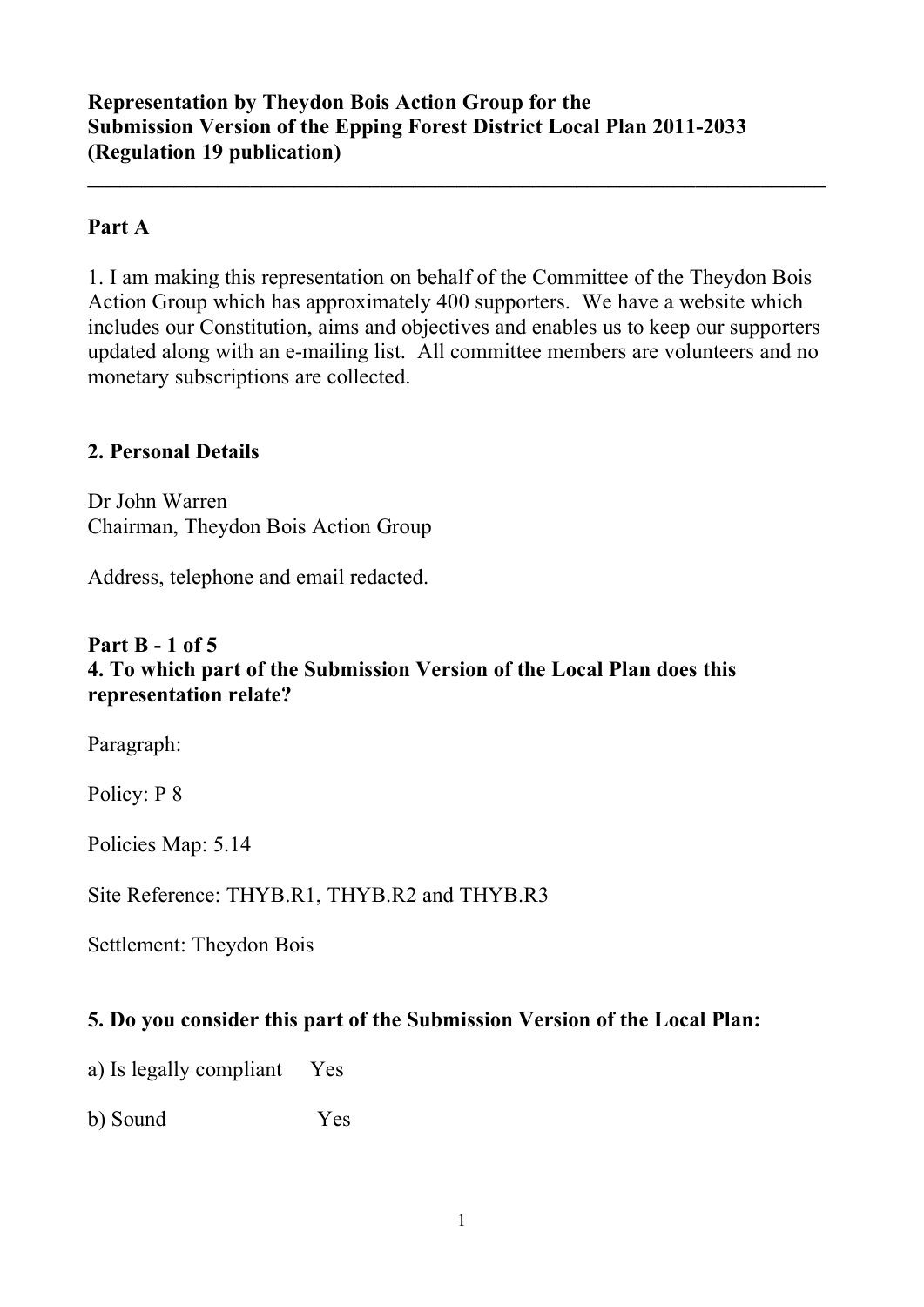# **If no, which of the soundness tests does it fail**

Positively prepared

Effective

Justified

Consistent with national policy

c) Complies with the duty to co-operate

**6. Please give details of why you consider the Submission Version of the Local Plan is not legally compliant, is unsound or fails to comply with the duty to co-operate. Please be as precise as possible. If you wish to support the legal compliance, soundness of the Local Plan or compliance with the duty to co-operate, please also use this box to set out your comments.**

 $\_$  , and the contribution of the contribution of  $\mathcal{L}_\mathcal{A}$  , and the contribution of  $\mathcal{L}_\mathcal{A}$ 

We consider that the selection of the above 3 sites is sound.

THYB.R3 -Land at Coppice Row is a brownfield site. However, any development should be designed to respect the nearby Grade ll Listed Building, Baldocks Farmhouse in Orchard Drive and the setting of Theydon Bois Village Green.

THYB.R2 - Theydon Bois Station Car Park is a brownfield site. However, we consider it vital that any development should ensure the retention of the existing number of station parking spaces and that provision should also be made to retain the Theydon Bois Balti House restaurant which is a long established community asset and highly regarded as part of the very fabric of village life.

THYB.R1 - Land at Forest Drive. Whilst we regret the loss of this Green Belt land, we would ask that any future development respects and retains the hedgerow, including Landmark Oak trees, along the Corporation of London's Oak Trail, which is a historic public footpath running along the western boundary of the site. We would also ask for:

a) the retention of the existing permissive path from the south-west corner to the northern boundary of the site.

b) reinforcement of the existing, natural northern boundary of the site along the watercourse with additional planting of native species and retaining the two Landmark Elm Trees which have, to date, survived the Dutch Elm disease.

We note that the railway line and its embankment to the eastern boundary of site THYB.R1 has been recognised as the definitive, defensible and permanent linear, Green Belt boundary at the settlement edge to the east of the village, in line with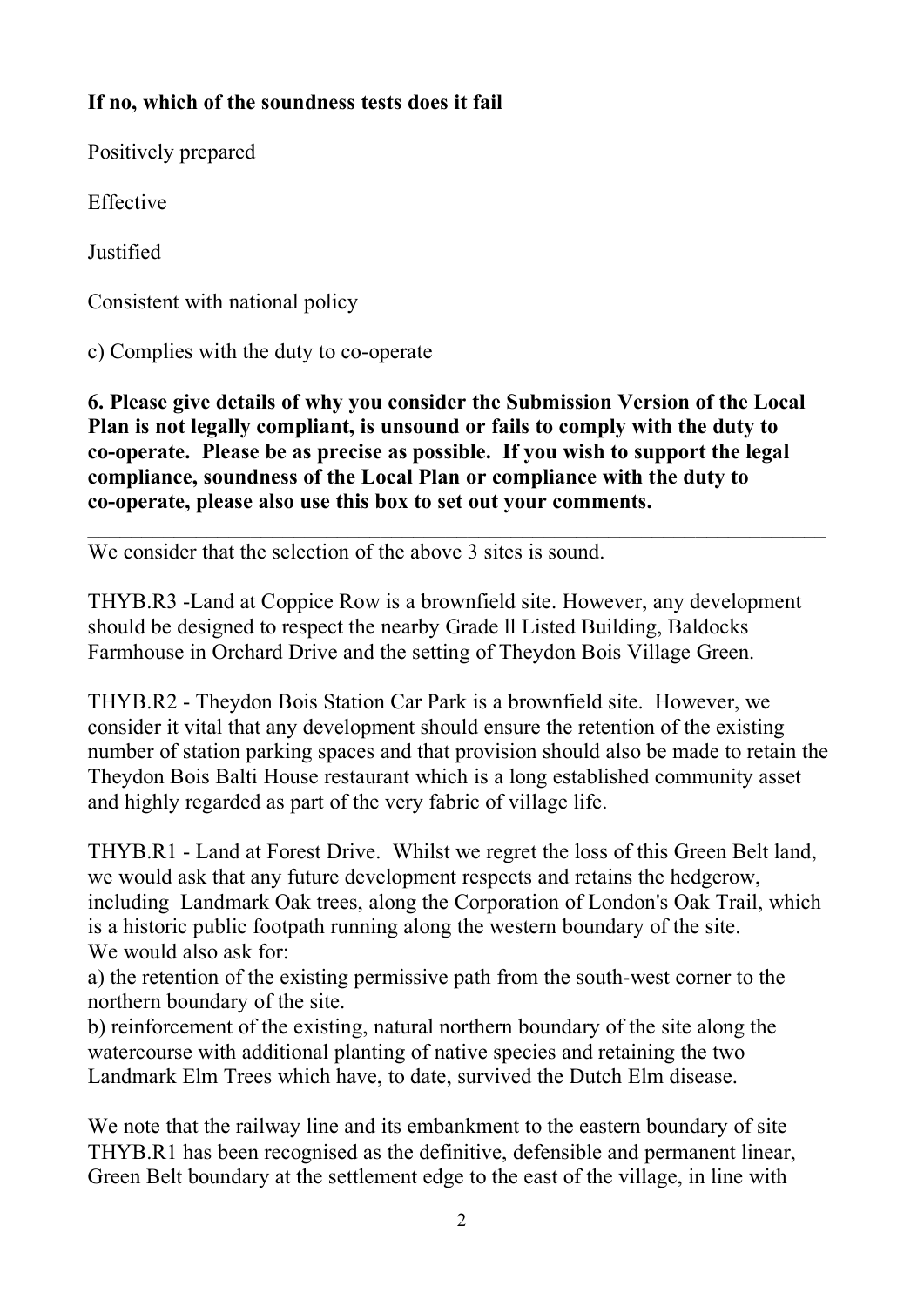Paragraph 85, bullet point 6 of the National Planning Policy Framework (NPPF). The breaching of this boundary would have opened up the potential for further development, across a large stretch of land, with the next permanent and defensible boundary being the M11/M25 motorways.

In this respect we recognise the soundness of the Local Authority's decision making process in not bringing forward other sites to the east of the railway line. Ref. EFDC Draft Local Plan 2016 - sites SR-0026B, SR-0026C and SR-0228ii. Thus:

a) retaining the permanent and defensible boundary of the railway line and its embankment

b) protecting the setting of the Grade ll Listed Parsonage Farmhouse and Barn c) protecting the historic, rural landscape character to the east of the settlement of Theydon Bois including the Pre 18th Century field. (Ref. Landscape Sensitivity Study, Chris Blandford Associates, Dec 2009, Fig 9.4a)

**7. Please set out what change(s) you consider necessary to make the Submission Version of the Local Plan legally compliant or sound, having regard to the test you have identified in the question above** 

**(Positively prepared/Justified/Effective/Consistent with National Policy) where this relates to soundness. You will need to say why this change will make the Submission Version of the Local Plan legally compliant or sound. It will be helpful if you are able to put forward your suggested revised wording of any policy of text. Please be as precise as possible.**

No changes are required. We believe the site selection to be sound.

# **Part B - 2 of 5**

# **4. To which part of the Submission Version of the Local Plan does this representation relate?**

Paragraph:

Policy: P 8 Theydon Bois - Infrastructure Requirements- C Ref. Evidence base documents as set out in section 6 below.

Policies Map:

Site Reference:

Settlement: Theydon Bois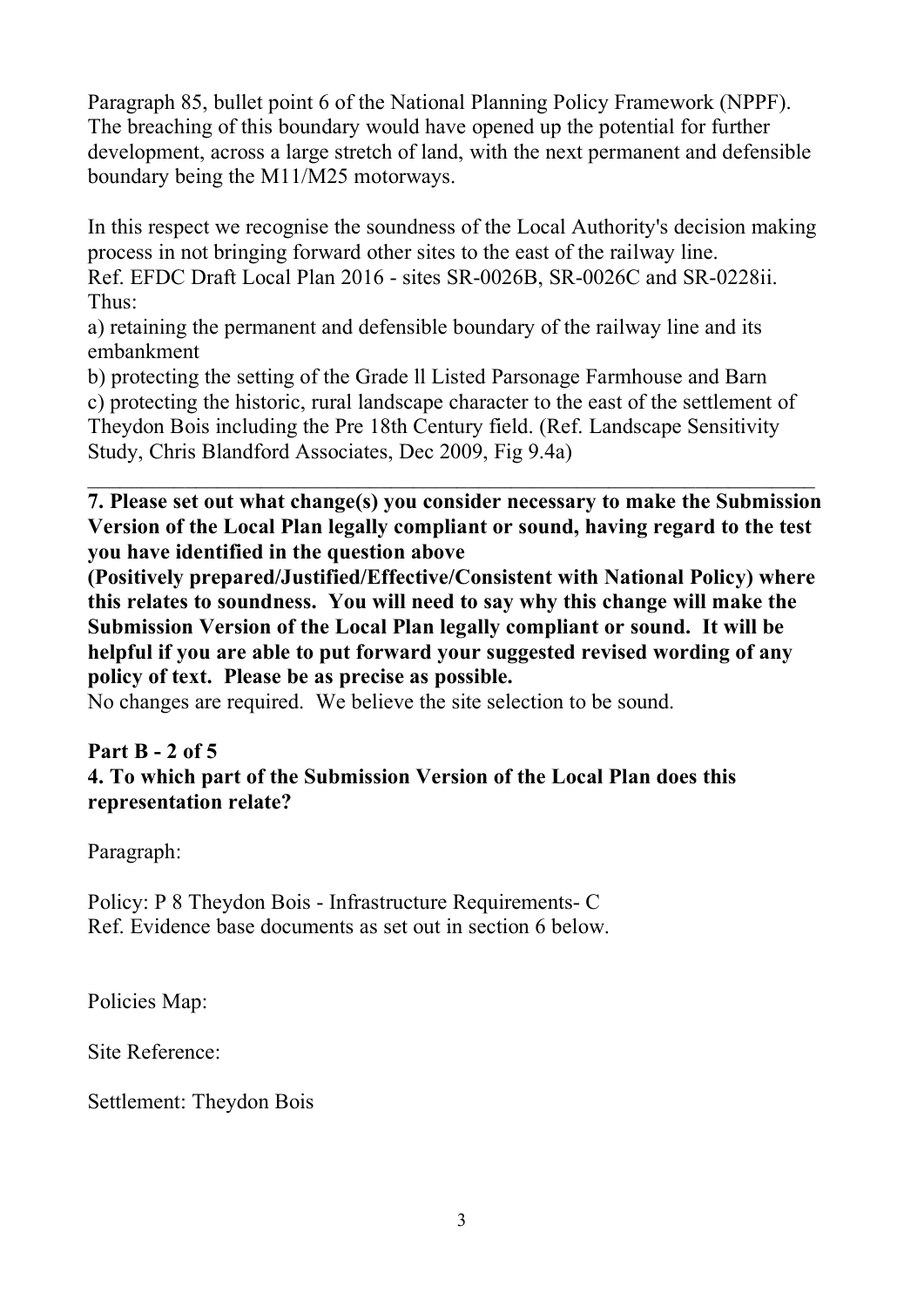# **5. Do you consider this part of the Submission Version of the Local Plan:**

a) Is legally compliant

b) Sound Yes, in part

## **If no, which of the soundness tests does it fail**

Positively prepared

Effective

Justified No

Consistent with national policy

c) Complies with the duty to co-operate yes/no

**6. Please give details of why you consider the Submission Version of the Local Plan is not legally compliant, is unsound or fails to comply with the duty to co-operate. Please be as precise as possible. If you wish to support the legal compliance, soundness of the Local Plan or compliance with the duty to co-operate, please also use this box to set out your comments.**

 $\_$  , and the contribution of the contribution of  $\mathcal{L}_\mathcal{A}$  , and the contribution of  $\mathcal{L}_\mathcal{A}$ 

With reference to Evidence base documents informing Policy P8 Theydon Bois.

- a) EFDC Draft Local Plan (Regulation 18) Report on Site Selection, Appendix C Settlement Proforma for Theydon Bois. Pg C127 (September 2016)
- b) EFDC Local Plan Infrastructure Delivery Plan, Part A Report (December 2017) Para 11.1.2.1 Public Parks and Gardens

 Para 11.1.3 Infrastructure Requirements, Fig. 54 - Open space additional demand (existing capacity and newly arising demand) - by settlement.

c) EFDC Local Plan - Infrastructure Delivery Schedule, Part B Report (December 2017). Table 8.22 Infrastructure Delivery Schedule: Theydon Bois. Pg 84. Ref. THB9

We disagree with the purported infrastructure requirement of a new 4.10 hectare Public Park/Garden for Theydon Bois as stated in Figure 54 of section 11 Open Space (Infrastructure Delivery Plan, Part A Report) which is described as 'Essential' in the Infrastructure Delivery Schedule, paragraph 8.22 from the Part B Report. The village is already very well served with both managed recreational areas for outdoor sports and informal activities as well as easily accessible natural open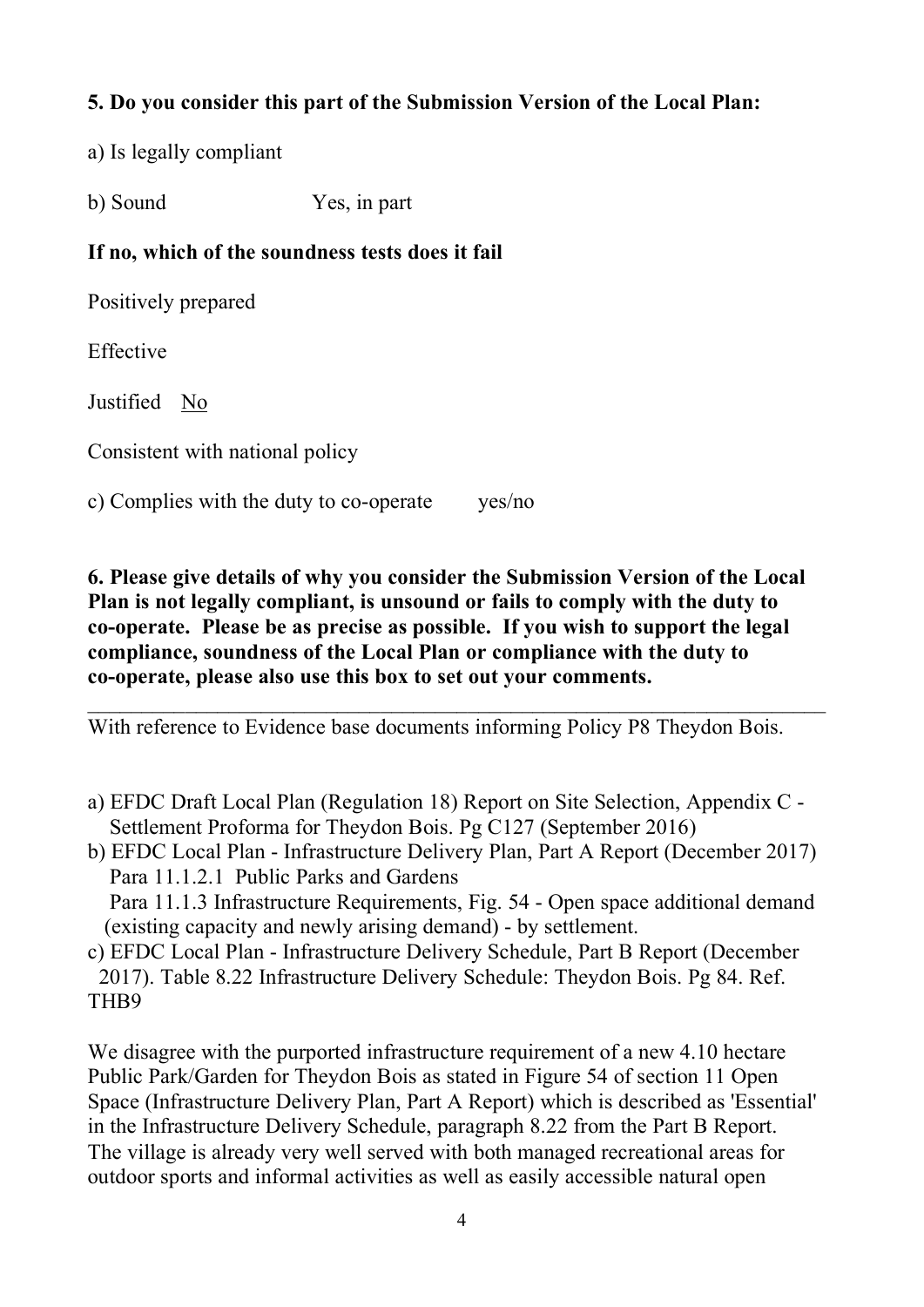green spaces.

Theydon Bois is very fortunate to have a cricket/football ground, tennis club, golf course, fishing lakes, large village green, easy access to Epping Forest itself and easy access to a network of Public Rights of Way which connect with the wider countryside via The Three Forests Way and The Essex Way. The first, published Epping Forest Countrycare 'Country Walk' is a circular walk around Theydon Bois which is enjoyed by local residents and visitors, including Rambling Groups.

The 2016 Settlement Proforma for Theydon Bois supports our comments by recognising that "The local community is well provided for in terms of open space, formal recreational space and sports facilities" is one of our 'Strengths'. The 2017 Settlement Proformas have not been finalised and published at the time of this Consultation but we can see no reason why this 'strength' should be amended. We understand that, in planning large new developments, additional open space/ recreational facilities may be required, but this is not the case in Theydon Bois. We note that Paragraph 11.1.2.1 of the Open Space section (Infrastructure Delivery Plan. Part A Report) recognises that the quantitative approach set out in Fields in Trust standards is not required where there are large areas of accessible countryside/ adequate provision of natural and semi natural green space.

**7. Please set out what change(s) you consider necessary to make the Submission Version of the Local Plan legally compliant or sound, having regard to the test you have identified in the question above** 

 $\_$  , and the contribution of the contribution of  $\mathcal{L}_\mathcal{A}$  , and the contribution of  $\mathcal{L}_\mathcal{A}$ 

**(Positively prepared/Justified/Effective/Consistent with National Policy) where this relates to soundness. You will need to say why this change will make the Submission Version of the Local Plan legally compliant or sound. It will be helpful if you are able to put forward your suggested revised wording of any policy of text. Please be as precise as possible.**

We consider that the proposed 4.1 hectare Public Park/Garden should be removed from the Infrastructure Requirements in the Infrastructure Delivery Plan and Schedule. There is no evidence to support its inclusion as borne out by the 'Strengths' recognised in the Settlement Proforma for Theydon Bois and taking account of the level of housing proposed for the village.

**\_\_\_\_\_\_\_\_\_\_\_\_\_\_\_\_\_\_\_\_\_\_\_\_\_\_\_\_\_\_\_\_\_\_\_\_\_\_\_\_\_\_\_\_\_\_\_\_\_\_\_\_\_\_\_\_\_\_\_\_\_\_\_\_\_\_\_**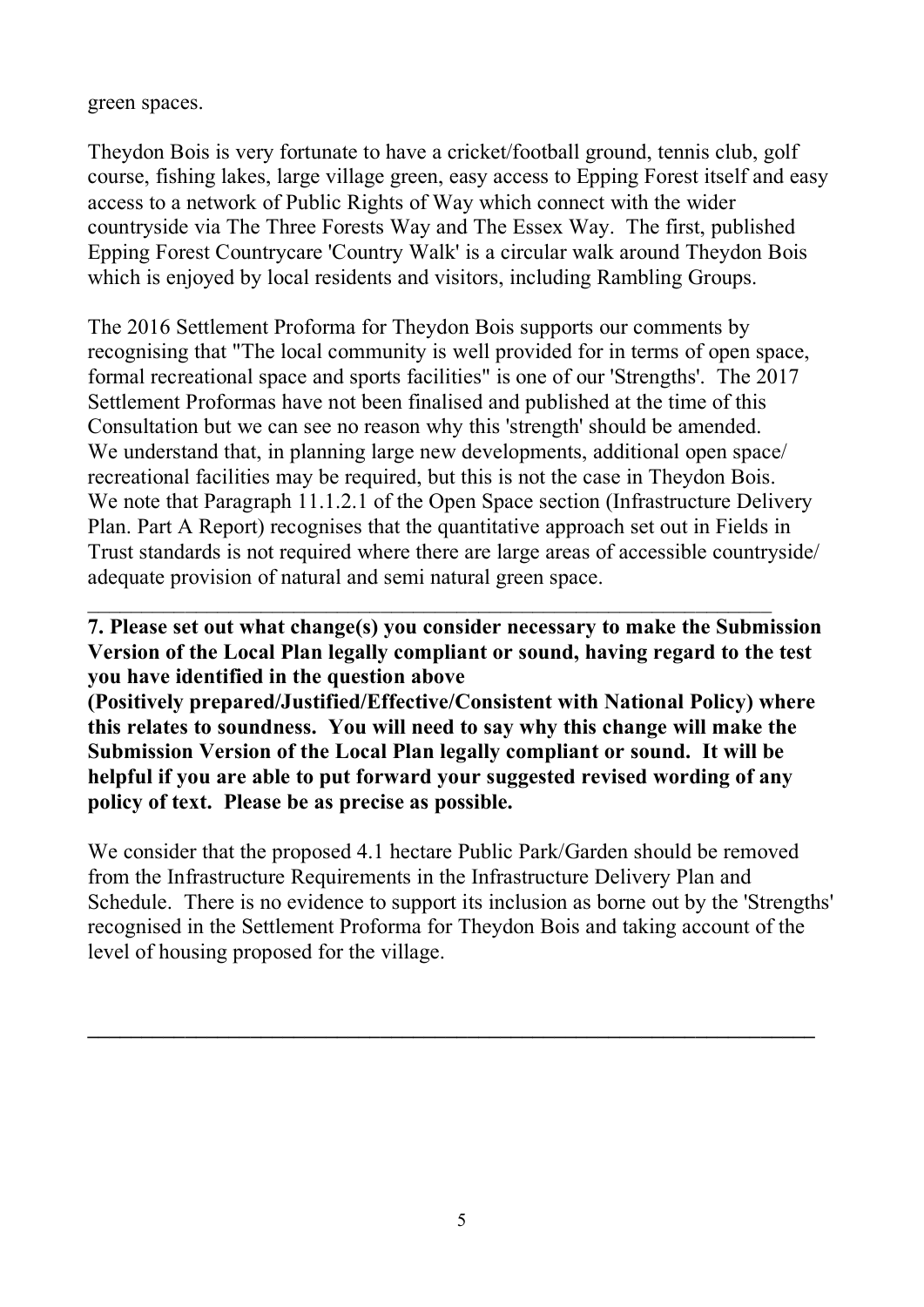## **Part B - 3 of 5 4. To which part of the Submission Version of the Local Plan does this representation relate?**

Paragraph: 3.86 & 3.87 (T1)

Policy: P8, T1, T2 Ref. Evidence base documents as set out in section 6 below.

Policies Map:

Site Reference:

Settlement: Theydon Bois

# **5. Do you consider this part of the Submission Version of the Local Plan:**

a) Is legally compliant Yes

b) Sound No

# **If no, which of the soundness tests does it fail**

Positively prepared

Effective

Justified No

Consistent with national policy No

c) Complies with the duty to co-operate yes/no

**6. Please give details of why you consider the Submission Version of the Local Plan is not legally compliant, is unsound or fails to comply with the duty to co-operate. Please be as precise as possible. If you wish to support the legal compliance, soundness of the Local Plan or compliance with the duty to co-operate, please also use this box to set out your comments.**

With reference to Evidence base documents informing Policy P8 Theydon Bois.

a) EFDC Local Plan - Infrastructure Delivery Schedule, Part B Report (December 2017).Table 8.22 Infrastructure Delivery Schedule: Theydon Bois. Pg 84 Ref.THB6. b) EFDC Draft Local Plan (Regulation 18) Report on Site Selection, Appendix C -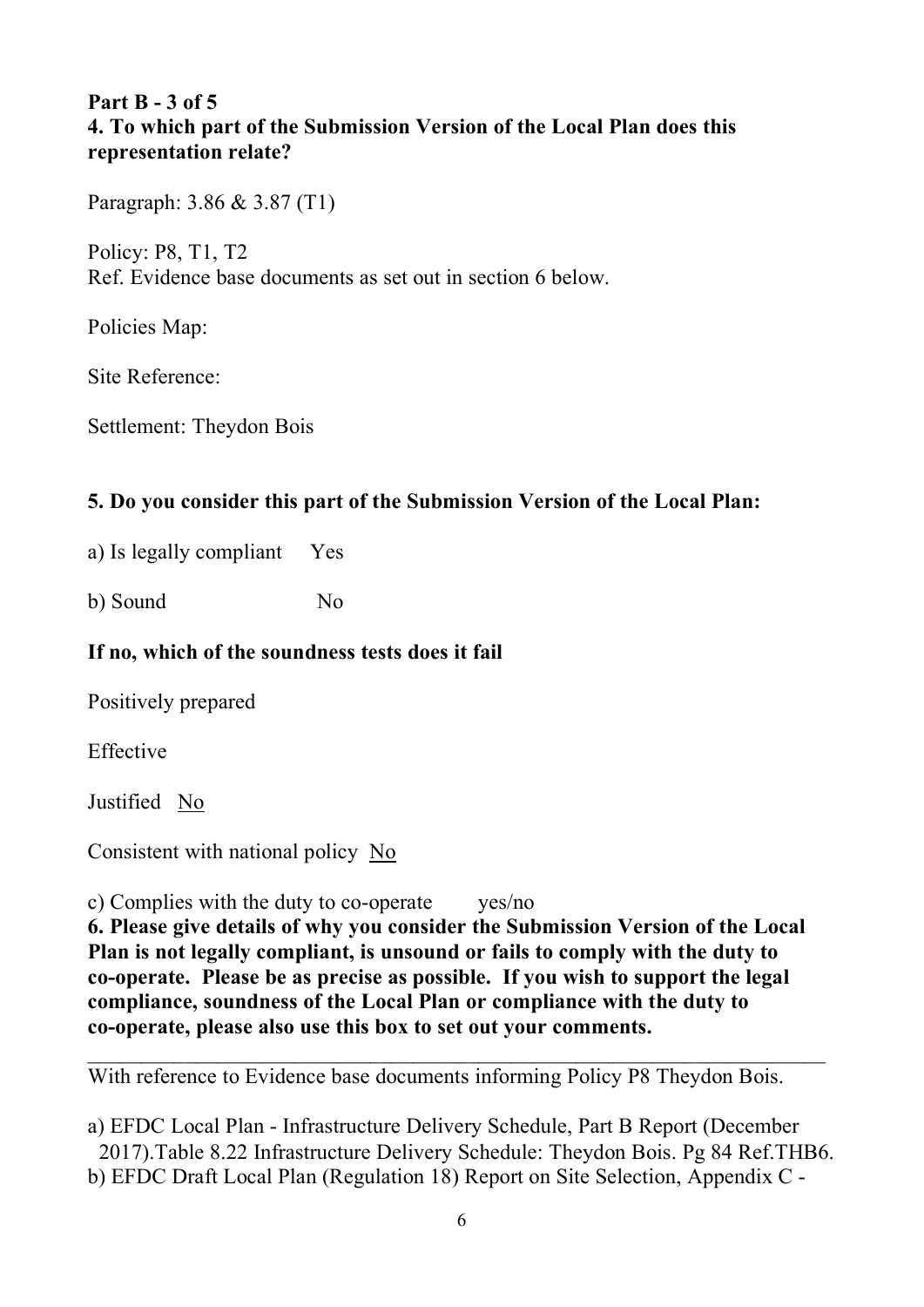Settlement Proforma for Theydon Bois. Pg C127 (September 2016) c) EFDC Local Plan - Infrastructure Delivery Plan, Part A Report (December 2017) Appendix B - Housing Delivery Trajectory.

**Bus service 418**: - We disagree with the low priority rating of 'Desirable' for improvements to the local bus service, including increased frequency of the current 418 bus which connects Theydon Bois to Epping and Harlow where the two District Hospitals are presently situated along with the main GP Practice at The Limes, in Epping. The frequency of this bus has already been reduced from an hourly service to a two hourly service to Epping and does not always run to Harlow. The service is due to be completely terminated by the end of March 2018. The improvement of this service is '**Essential'** for the following reasons:

a) The TfL Central line service does not serve our two hospitals. (St Margarets Hospital at Epping is approximately 40 minutes, largely uphill walk (for a fit person) from the station.)

b) Theydon Bois has a higher than national average elderly population who rely on a bus service for essential visits to hospital or a relative to drive them there.

c) Throughout the Local Plan, the emphasis is on a modal shift away from using private motor vehicles, but residents young and old are having to rely on using a car to get to these two hospitals.

Our neighbouring village of Abridge, although no additional housing is proposed, is entirely reliant on the 418 bus as the only form of public transport running through their village. The present situation is unsustainable (let alone for the future) and with additional homes due to be built, there will be even more reliance on the private motor vehicle, contrary to Government policies.

**Central Line underground service:**- It is common, local knowledge that the Central Line is already running at capacity at peak rush hour periods. Trains from Epping are often full by the time they reach Debden and Loughton. Return journeys from London present the same problems in the evening. Transport for London (TfL), has until recently, stated at every EFDC Overview and Scrutiny Committee they have attended, that the tube service cannot really be improved due to signalling etc.

However, they have now changed their tune, and present skewed statistics which

show levels of tube passenger loading based on the daily period, rather than the morning and evening commute periods, in an attempt to "massage" the true situation. TfL have a **vested interest** in now not admitting the capacity problems at peak commute periods, as they wish to put profitable housing development on all their car parks in the District, which will of course likely generate even more tube passengers on the Central Line. Additionally, they have said to EFDC at a Local Plan Council Meeting, that the Central Line will not stand in the way of "Growth" in the District. Local people know that this is not the case and recognise that the tube is already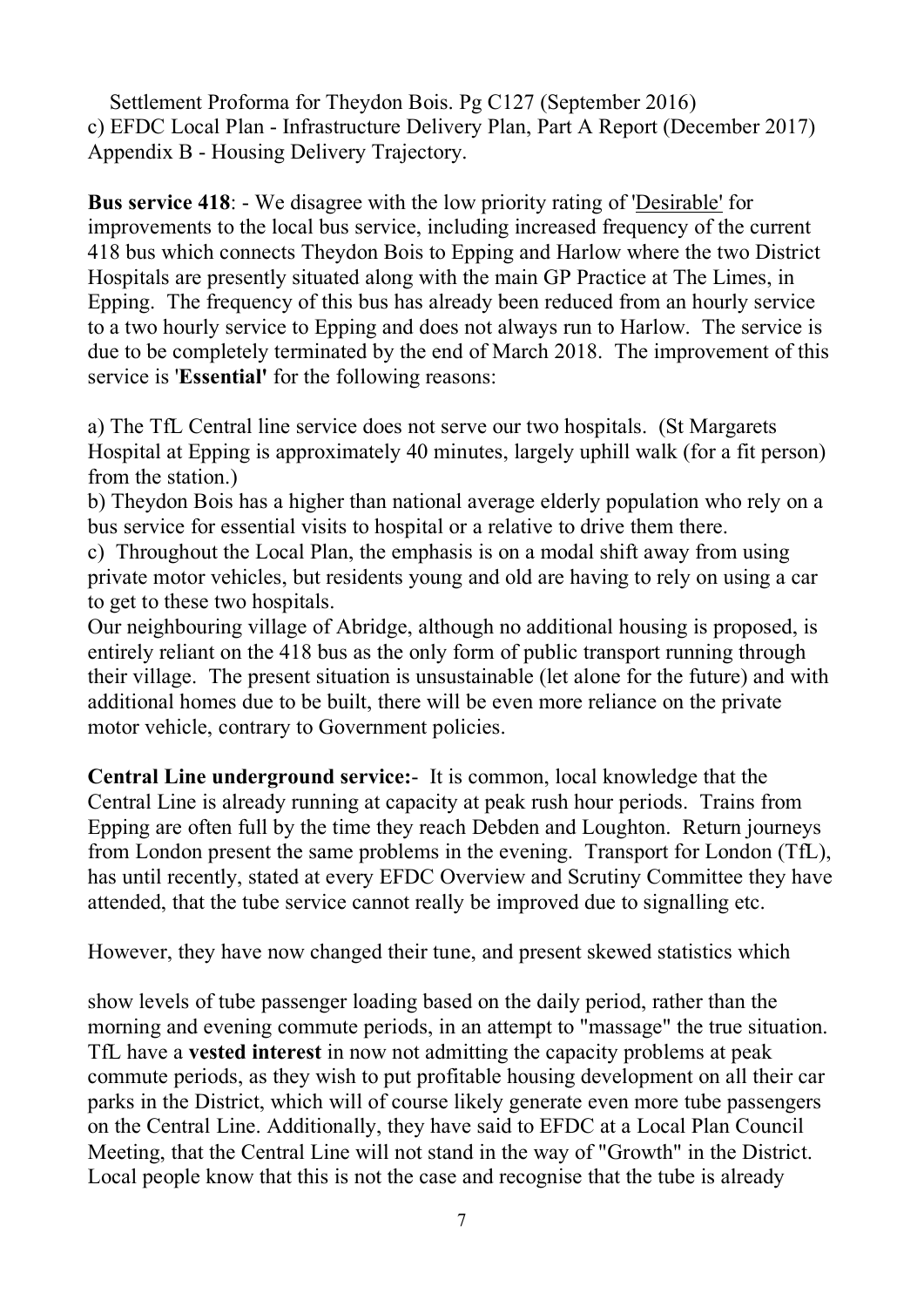running at capacity and will not sustain an additional 11,400 homes being added to the District.

TfL has said that the opening of the Elizabeth Line (Cross rail), with its connection at Stratford, will reduce capacity problems on the Central Line. This seems like something of a ruse, as the Stratford connection will not reduce existing passenger demand between Epping and Stratford and in Epping Forest District, though it may ease tube congestion in central London, Bank to Oxford St. etc.

We would ask that the Planning Inspector actually tries the weekday morning commute from Epping through to Stratford and the return journey in the early evening and draws his/her own conclusion, taking into account the number of new homes proposed in the District's Local Plan.

We note from the Infrastructure Delivery Plan, Part A Report (December 2017) Appendix B - Housing Delivery Trajectory, that the development of TfL car parks/housing delivery at Epping, Theydon Bois, Debden, Loughton and Buckhurst Hill are all scheduled to start during 2020/2021. This is surely unsustainable in view of the disruption likely to be caused at all stations at the same time.

**7. Please set out what change(s) you consider necessary to make the Submission Version of the Local Plan legally compliant or sound, having regard to the test you have identified in the question above** 

 $\_$  , and the set of the set of the set of the set of the set of the set of the set of the set of the set of the set of the set of the set of the set of the set of the set of the set of the set of the set of the set of th

**(Positively prepared/Justified/Effective/Consistent with National Policy) where this relates to soundness. You will need to say why this change will make the Submission Version of the Local Plan legally compliant or sound. It will be helpful if you are able to put forward your suggested revised wording of any policy of text. Please be as precise as possible.**

We consider that the improvement to the 418 bus service should be classified as 'essential' rather than 'desirable', as presently stated in the Infrastructure Delivery Plan.

This is necessary, partly because of the above national average of elderly residents, and also to encourage a modal shift in transport away from the use of the private motor vehicle for all ages. Failure to provide a reliable alternative to the private

motor vehicle will not achieve this modal shift, as journeys to either of the two District hospitals, which are essential, will continue to be by private car or taxi service. This is not consistent with national policy.

The fact that Theydon Bois is on the Central Line is always stated as evidence of our village being 'well served by public transport', but this masks the deficiency in reliable alternative modes of public transport for any journeys, other than those directly accessible from the Central Line tube stations.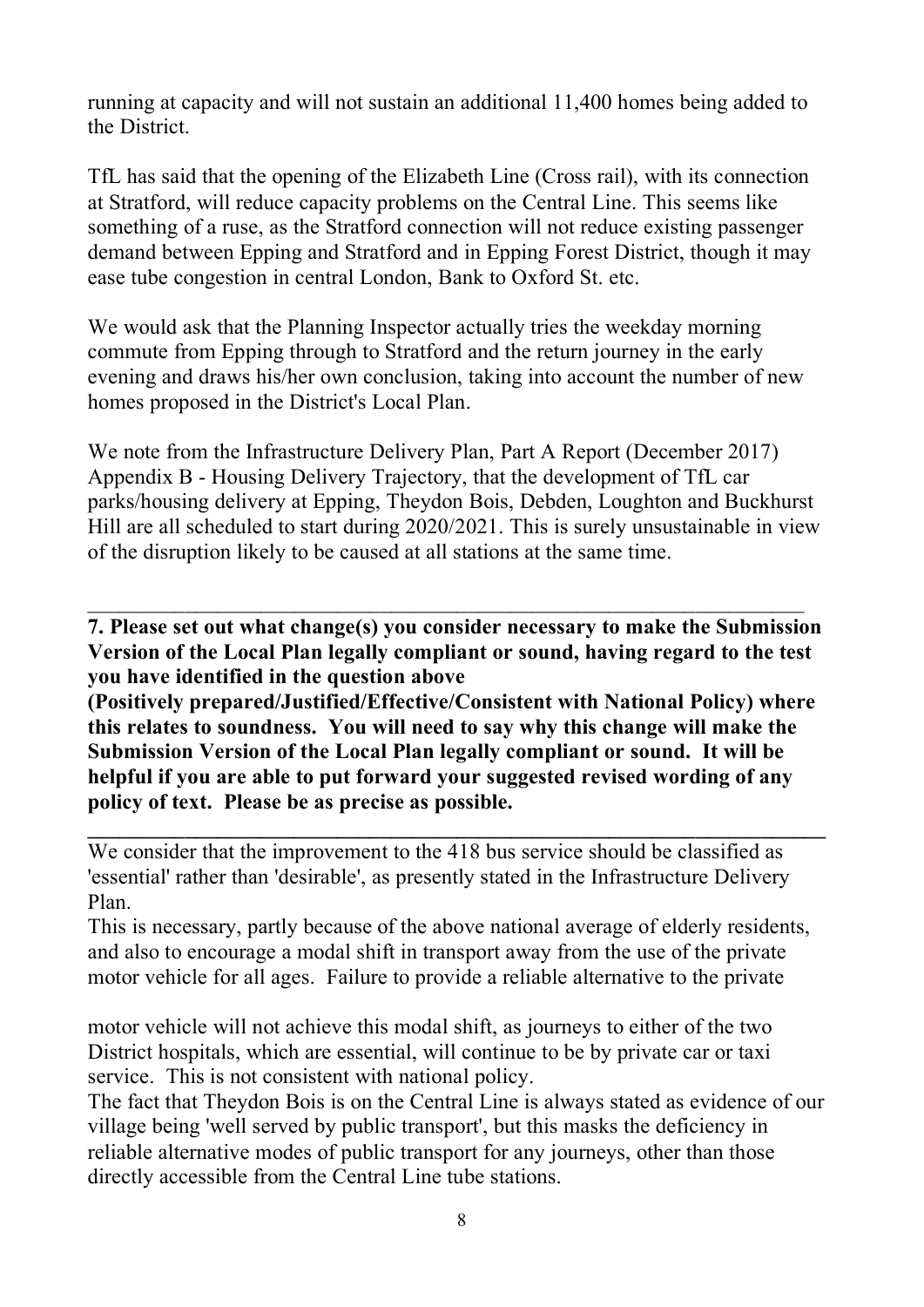Despite TfL's assurances that there is capacity on the Central Line, local knowledge (and this will be supported by residents in Epping, Debden, Loughton and Buckhurst Hill) is that the trains are already overcrowded at peak hours. This end of the Central Line is struggling to accommodate the present levels of rush hour passengers and will not be able to increase capacity to cope with the large increase in passengers brought about by the proposed high levels of development in Epping and Loughton.

# **Part B - 4 of 5 4. To which part of the Submission Version of the Local Plan does this representation relate?**

Paragraph:

Policy: DM4, DM12G, DM3, DM5

Policies Map:

Site Reference:

Settlement: Theydon Bois

# **5. Do you consider this part of the Submission Version of the Local Plan:**

a) Is legally compliant

b) Sound No

#### **If no, which of the soundness tests does it fail**

Positively prepared

Effective No

Justified No

Consistent with national policy

c) Complies with the duty to co-operate yes/no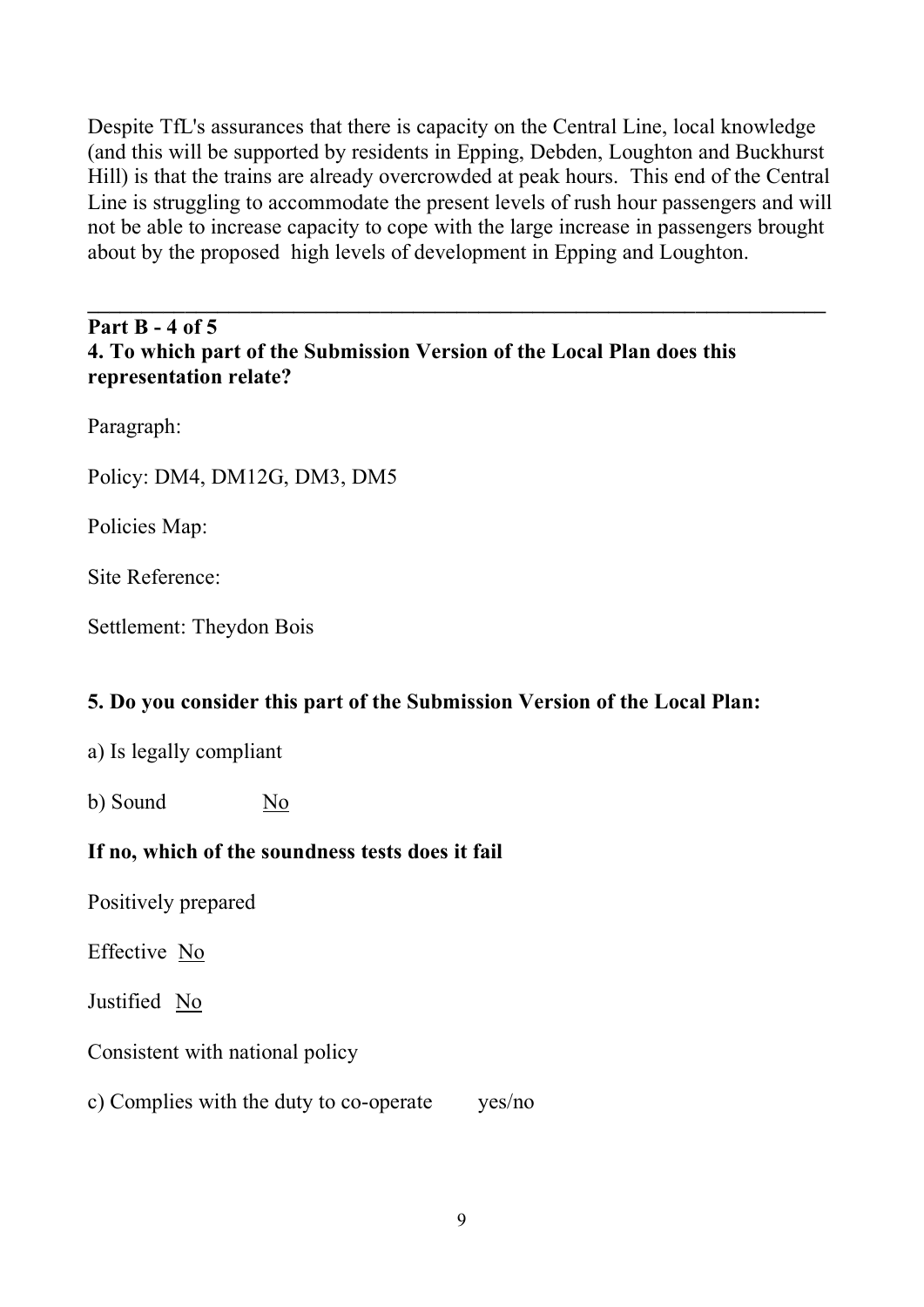**6. Please give details of why you consider the Submission Version of the Local Plan is not legally compliant, is unsound or fails to comply with the duty to co-operate. Please be as precise as possible. If you wish to support the legal compliance, soundness of the Local Plan or compliance with the duty to co-operate, please also use this box to set out your comments.**

 $\_$  , and the contribution of the contribution of  $\mathcal{L}_\mathcal{A}$  , and the contribution of  $\mathcal{L}_\mathcal{A}$ 

We are concerned that there are insufficient specific policies in the new Local Plan compared to the existing Local Plan (1998 and 2006). On 25th March 2013 a report (Ref. LPC-011-2012/13) carried out by EFDC's Counsel, Mr M Beard, was presented to the Local Plan Cabinet Committee. This comprehensive report examined all EFDC Local Plan Policies to ascertain their compliance or otherwise against the NPPF. Those which were not compliant were no longer to be used in 'development management decisions'. Those found to be compliant would continue to be used until they were overtaken by the adoption of a new Local Plan and, indeed, these compliant policies, which have stood the test of time, are still being given weight by the Planning Inspector in recent appeal decisions.

In the light of the relevance and compliance of these policies, particularly relating to the Green Belt, we are concerned that the Submission Version of the Local Plan has failed to include previously proven policies but has resorted to an almost total reliance on the wording in paragraph 89 of the NPPF. The NPPF is a framework and this is made clear in the first paragraph "It provides a framework within which local people and their accountable councils can produce their own distinctive local and neighbourhood plans, which reflect the needs and priorities of their communities." Our community comprises over 90% Green Belt and, in this respect, we find that Policy DM4 is not fit for purpose and is unsound because it does not adequately address local conditions and landscape character settings in Epping Forest District. We would specifically ask for the retention of EFDC Local Plan (1998 & 2006) Policy GB4 - Extensions of residential curtilages

Policy GB7A - Conspicuous development

Policy GB15A - Replacement dwellings

Policy DBE4 - Design in the Green Belt

We are concerned that, in the absence of the detail included in these Policies, planning officers could well make up their own planning 'criteria', on the hoof, and there will variations between planning officers and no consistent and coherent planning policies or guidance contained within Policy DM4.

Submission Version Local Plan Policy DM12G - We are also concerned at the use of wording in this Policy which relates to basement development in the Green Belt.

From attendance at Council Planning Meetings, there appears to be a general misconception regarding basements in the Green Belt and that 'if you can't see it, it is not a problem'. We know from various Planning Inspectors' appeal decisions that the volume of a basement is taken into account when considering the increase in size of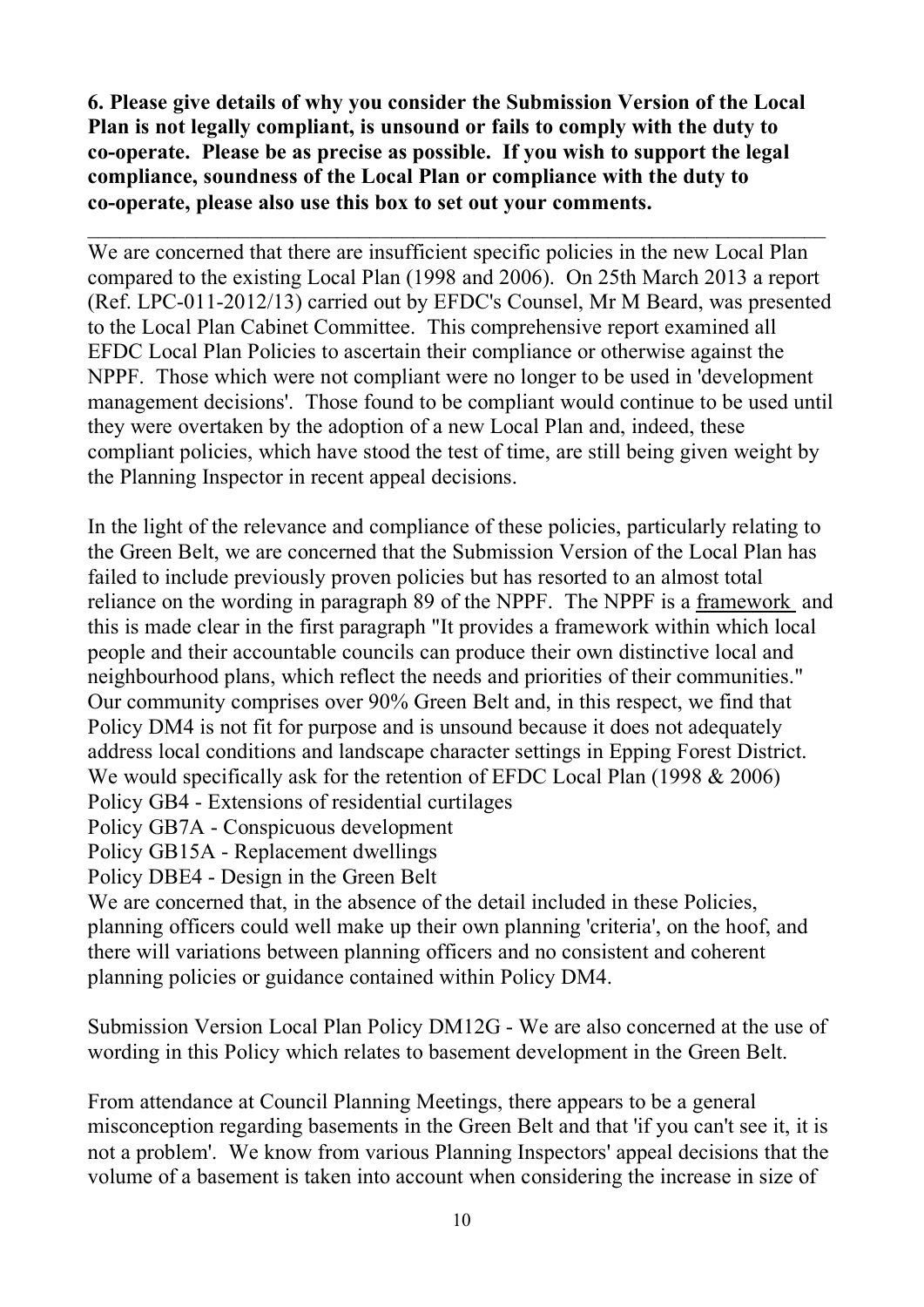an altered or replacement building in the Green Belt, which would bring about a greater intensification of use. Whilst the impact on the 'openness' of the Green Belt is covered by Policy DM12G, we would like to see the wording of the Policy amended to include **'encroachment'** into the Green Belt, as this applies to any development, whether it can be seen or not.

Policy DM3 - Landscape character, ancient landscapes and geodiversity. We note the lack of policy relating to historic protected lanes. Coopersale Lane in Theydon Bois is one such protected lane which features on the Chapman and Andre map of 1777. Our present Local Plan includes Policy HC4 which states that: **"The Council will not grant planning permission for any development which would damage or be detrimental to the historic or landscape character of**  *protected lanes."* We note that the Planning Inspector has recognised the importance of this protected lane in appeal decisions regarding development proposals in Coopersale Lane.

We would ask that the existing Policy HC4 is included in Policy DM3.

#### Policy DM5

Concerns about the protection of trees and hedgerows throughout the District. In view of the scale of development proposed in the Submission Version of the Local Plan and especially the, greater than anticipated, development of new homes in the more sensitive landscapes of the Green Belt, we consider that it is vital that a district wide approach, backed by a specific Policy, should be taken to protect the trees and hedgerows within and bordering all new development sites**.** These natural features form a very important part of the landscape character of Epping Forest District and the connectivity of Green Infrastructure (Green Corridors) for wildlife. **S**ite owners/developers should be required to 'sign up' to special protection measures prior to the planning application stage and before the commencement of any works on the development sites. We believe that this is essential if the Plan is to be considered 'sound' in terms of the 'environmental' aspect of sustainable development.

**7. Please set out what change(s) you consider necessary to make the Submission Version of the Local Plan legally compliant or sound, having regard to the test you have identified in the question above** 

**(Positively prepared/Justified/Effective/Consistent with National Policy) where this relates to soundness. You will need to say why this change will make the Submission Version of the Local Plan legally compliant or sound. It will be helpful if you are able to put forward your suggested revised wording of any policy of text. Please be as precise as possible.**

Policy DM4 - We consider that the following Policies from the existing Epping Forest District Local Plan (1998 & 2006) should be included in the Submission Version of the new Local Plan: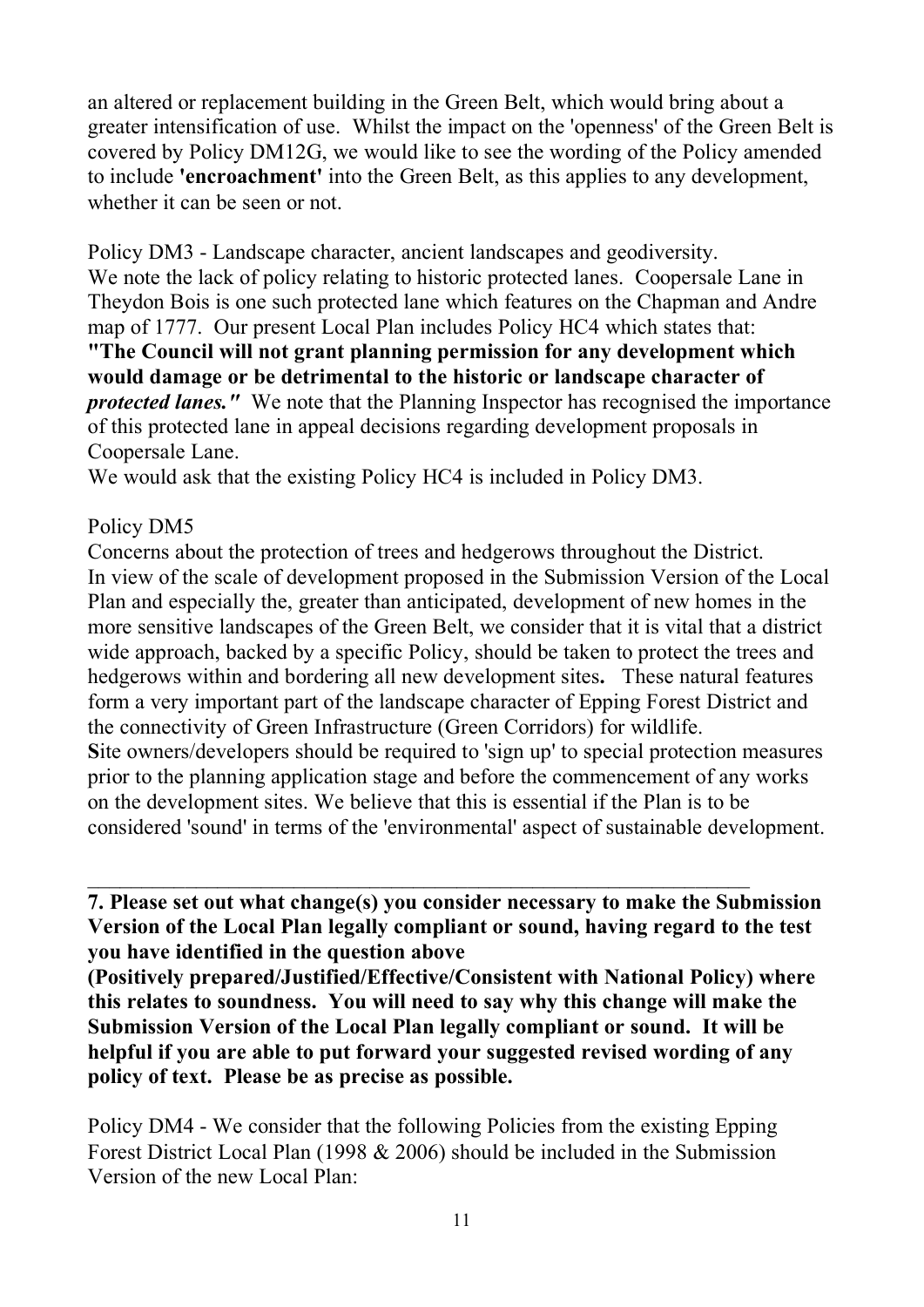Policy GB4 - Extensions of residential curtilages Policy GB7A - Conspicuous development Policy GB15A - Replacement dwellings Policy DBE4 - Design in the Green Belt There is insufficient planning criteria and guidance in the proposed Policy DM4 which largely replicates paragraph 89 of the NPPF. The NPP'F is a framework, as set out in the opening paragraph and does not take account of local distinctiveness.

Policy DM12G - We would ask that the word 'encroachment' is also included in the Policy in order to clarify the impact of a basement development in the Green Belt.

Policy DM3 - We would like to see the inclusion of the former Policy HC4 as failure to do this would not ensure the future protection of historic protected lanes, which are an important part of the landscape character.

Policy DM5 - We would ask that a District wide approach is taken to ensure the protection of the trees and hedgerows within and bordering all new development sites put forward in the Submission Version of the Local Plan**.** It is likely to be impractical to process specific Tree Protection Orders in relation to trees on all of the sites put forward for development. An alternative form of protection should be investigated in order to prevent damage to, or removal of, trees and hedgerows in and around the proposed development sites as, without this, trees/hedgerows could be lost before any development commences or is applied for.

This could take the form of an agreement that **S**ite owners/developers should be required to 'sign up' to relating to special protection measures prior to the planning application stage and before the commencement of any works on the development sites.

**\_\_\_\_\_\_\_\_\_\_\_\_\_\_\_\_\_\_\_\_\_\_\_\_\_\_\_\_\_\_\_\_\_\_\_\_\_\_\_\_\_\_\_\_\_\_\_\_\_\_\_\_\_\_\_\_\_\_\_\_\_\_\_\_\_**

### **Part B - 5 of 5 4. To which part of the Submission Version of the Local Plan does this representation relate?**

Paragraph: 2.135 - 2.142 The case for **'exceptional circumstances'** Ref. Evidence base documents as set out in section 6 below.

Policy: SP4 and LSCC Core Area Strategic Vision

Policies Map:

Site Reference:

Settlement: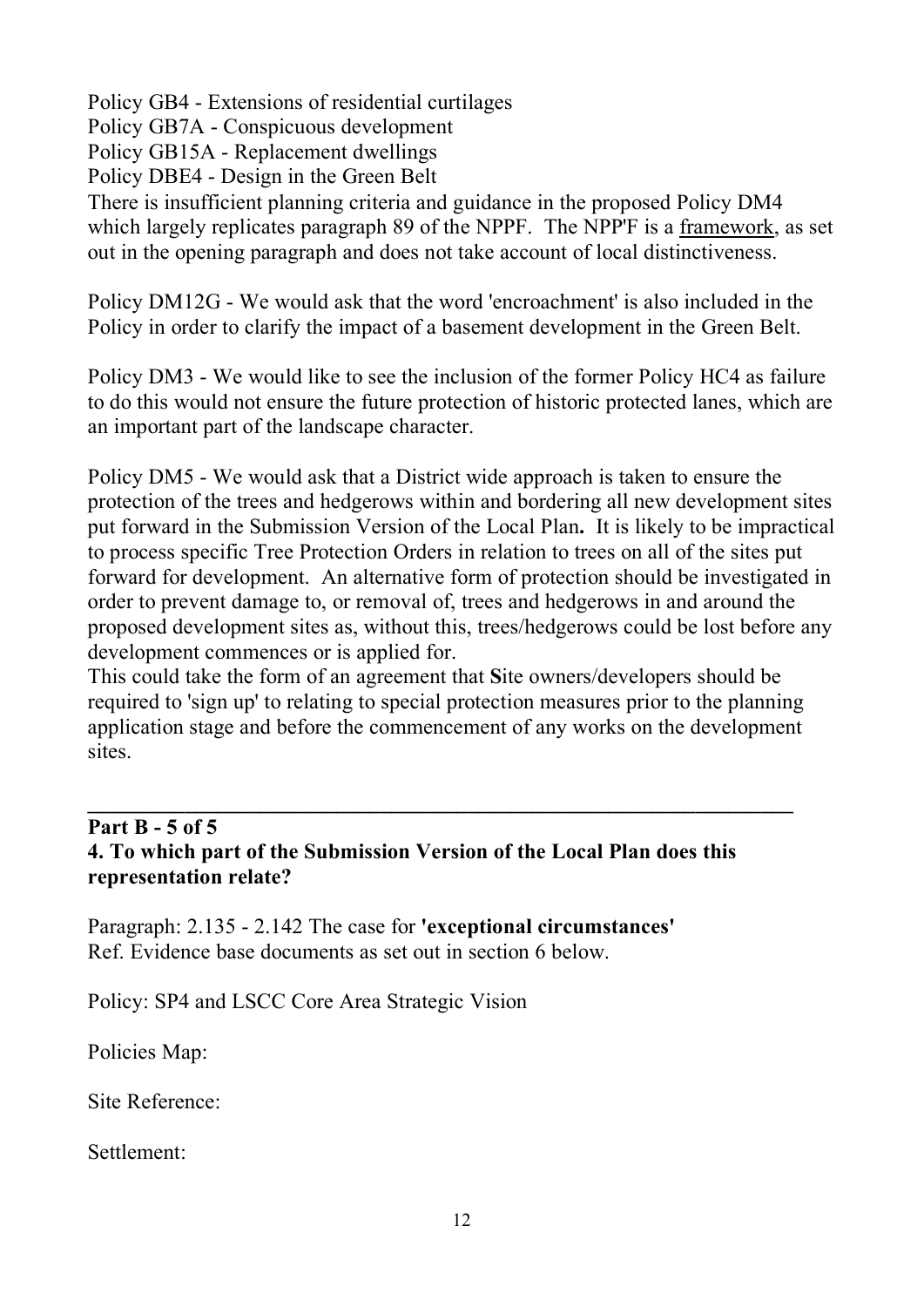# **5. Do you consider this part of the Submission Version of the Local Plan:**

a) Is legally compliant No

b) Sound No

#### **If no, which of the soundness tests does it fail**

Positively prepared

Effective

Justified No

Consistent with national policy

c) Complies with the duty to co-operate yes/no

**6. Please give details of why you consider the Submission Version of the Local Plan is not legally compliant, is unsound or fails to comply with the duty to co-operate. Please be as precise as possible. If you wish to support the legal compliance, soundness of the Local Plan or compliance with the duty to co-operate, please also use this box to set out your comments.**

With reference to Evidence base documents informing the Submission Version of the Local Plan

 $\_$  , and the contribution of the contribution of  $\mathcal{L}_\mathcal{A}$  , and the contribution of  $\mathcal{L}_\mathcal{A}$ 

a) Background Paper on Green Belt and District Open Land - BGP4. Draft Plan Consultation 2016.

b) Report on Site Selection ARUP December 2017 - para. 2.9.4 Exceptional Circumstances.

We contend that the "Exceptional Circumstances" to alter Green Belt boundaries, as put forward by EFDC in the submission Local Plan, **only apply to the alteration of Green Belt boundaries around the new Harlow & Gilston Garden Town**, and not to the alteration of boundaries more widely in the rest of Epping Forest District, which have no bearing on the Garden Town. Other settlements in Epping Forest District have their own distinctive character and Green Belt boundaries which should not be compromised because of the scale of development proposed for the expansion of Harlow as a Garden Town.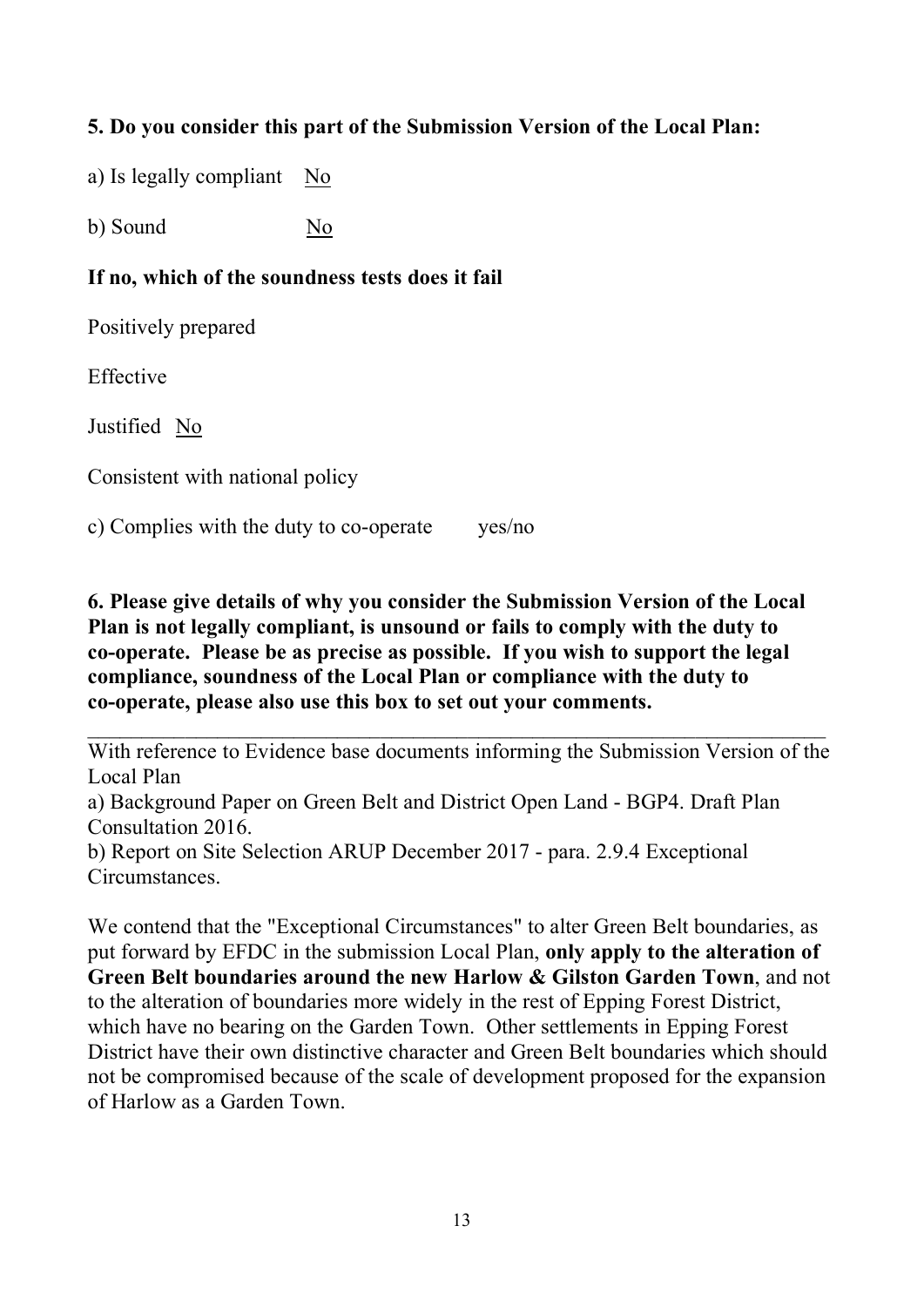In the Draft Local Plan of 2016, EFDC's background paper 4 (BGP4) on *Green Belt and District Open Land*, makes it clear at para 3.4, that the exceptional circumstances to build 11,400 homes **do not exist** within Epping Forest District. It states that: "The level of need (NOT WANTS?) identified for Epping Forest District is not in itself, sufficient justification for amending Green Belt boundaries." However, the argument is then progressed that the desire by Harlow to expand, along with the wishes of a commercial grouping, the London, Stansted, Cambridge Consortium, the LSCC, (EFDC is a member), to develop a brown field wedge along the M11 Corridor, does justify EFDC taking land out of the Green Belt. We would not wish for potential revenue to EFDC, as income from the community charge or New Homes Bonus provided by Harlow development on Epping Forest District Green Belt land to be a factor influencing decision makers in EFDC on the new Local Plan.

The LSCC, set up in 2013, is a rather ephemeral "concept" of like minded developers with rather cobbled together reasons for "Growth" and is heavily used by EFDC as a reason to build on its Green Belt land. For example, the Lea Valley horticultural industry is cited as a component of the LSCC, yet it has been in existence since Victorian times.

The Government's support for the Harlow & Gilston Garden Town on 4th January 2017, involving loss of our Green Belt land, proceeded without any public consultation with residents of Epping Forest District and possibly Harlow. In this failure to consult, the plan is fundamentally flawed.

EFDC's so called Exceptional Circumstances to alter Green Belt boundaries throughout the whole of the District is therefore fundamentally flawed and we contend that the case only exists to alter Green Belt boundaries around Harlow in the development of the approved, tacked on, new Garden Town.

**7. Please set out what change(s) you consider necessary to make the Submission Version of the Local Plan legally compliant or sound, having regard to the test you have identified in the question above** 

**(Positively prepared/Justified/Effective/Consistent with National Policy) where this relates to soundness. You will need to say why this change will make the Submission Version of the Local Plan legally compliant or sound. It will be helpful if you are able to put forward your suggested revised wording of any policy of text. Please be as precise as possible.**

We do not consider that the approval for the expansion of Harlow as a new Garden Town, which was not meaningfully consulted on, gives the legal right for Epping Forest District to alter its Green Belt boundaries on other settlements in the District, which fall outside of the proposed Harlow development.

 $\_$  , and the contribution of the contribution of  $\mathcal{L}_\mathcal{A}$  , and the contribution of  $\mathcal{L}_\mathcal{A}$